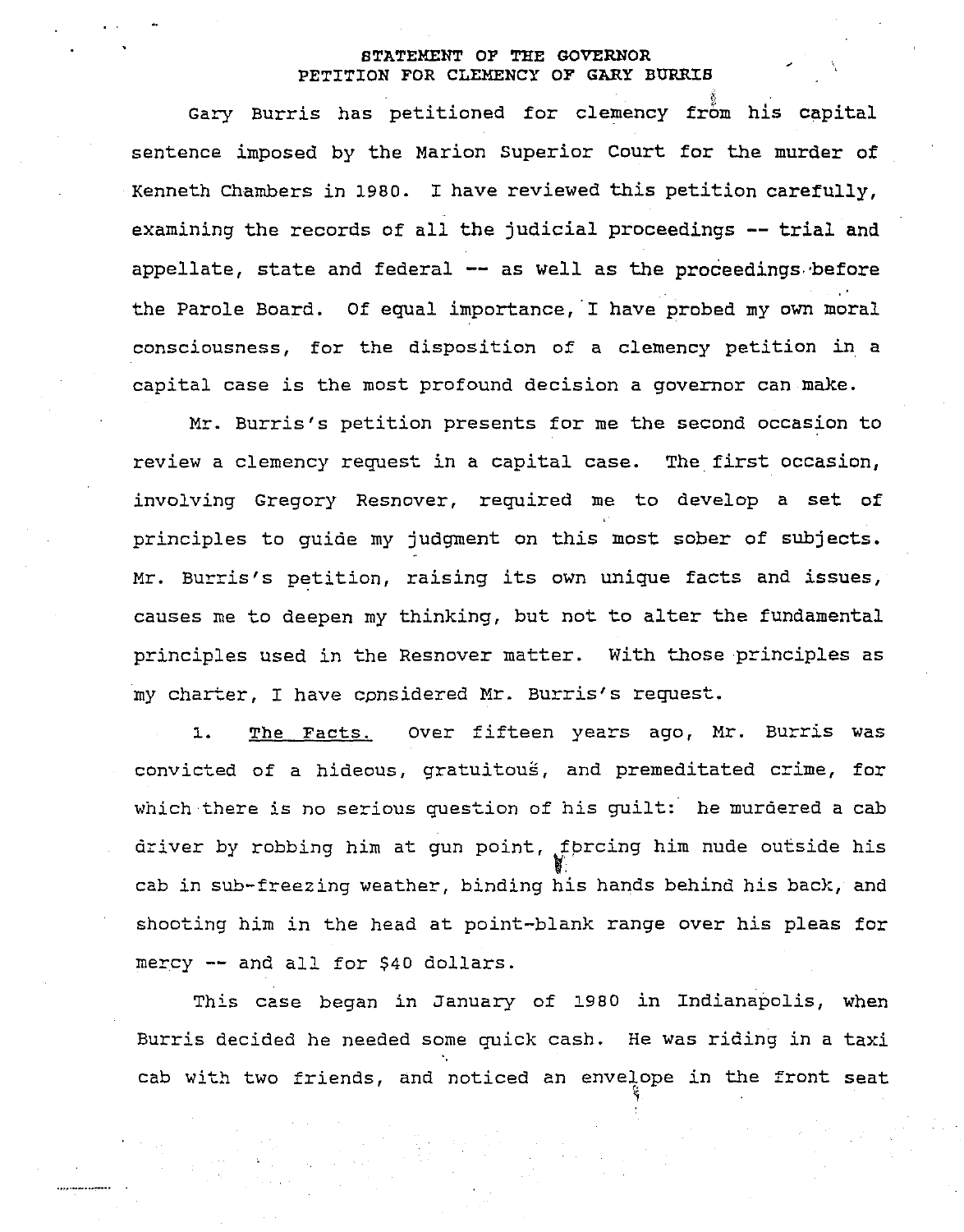containing money. Although he eyed the money, Burris took no action at that point· because he was unarmed. When the three arrived at a local lounge, the M&J Social Club, Burris told the others to telephone for a taxi for the purpose of robbing the driver. Having been incarcerated on two prior occasions for his involvement in armed robberies, Burris did not want to return to prison. For that reason, he emphasized that their victim should not survive to identify his attackers.

After his companions acceded to his plan, Burris went to his apartment above the lounge and armed himself with two .38 caliber pistols. He selected hollow-point bullets because he thought (incorrectly) they would explode on impact and leave no ballistic evidence. Burris returned to the lounge 'and asked the barmaid to call <sup>a</sup> taxi. The victim, Kenneth Chambers **--** thirty-one year old african american, who was a husband, father of two young children and military veteran **--** accepted the dispatch. When the cab arrived, Burris and his friends told Chambers they wanted to go to 21st and Alvord. But before they reached their destination, Burris and his companions drew their guns, ordered Chambers to radio the dispatcher and report falsely that the run had been completed, forced Chambers in the back seat and, ordered him to remove his clothing. The men then drove to a dark alley. There, in an act of gratuitous cruelty and torture, Burris tied Chambers's hands behind his back, forced him out of the taxi and made him lie face down on the freezing ground. As Chambers pleaded for his life, Burris placed his pistol against Chambers's temple and pulled the trigger.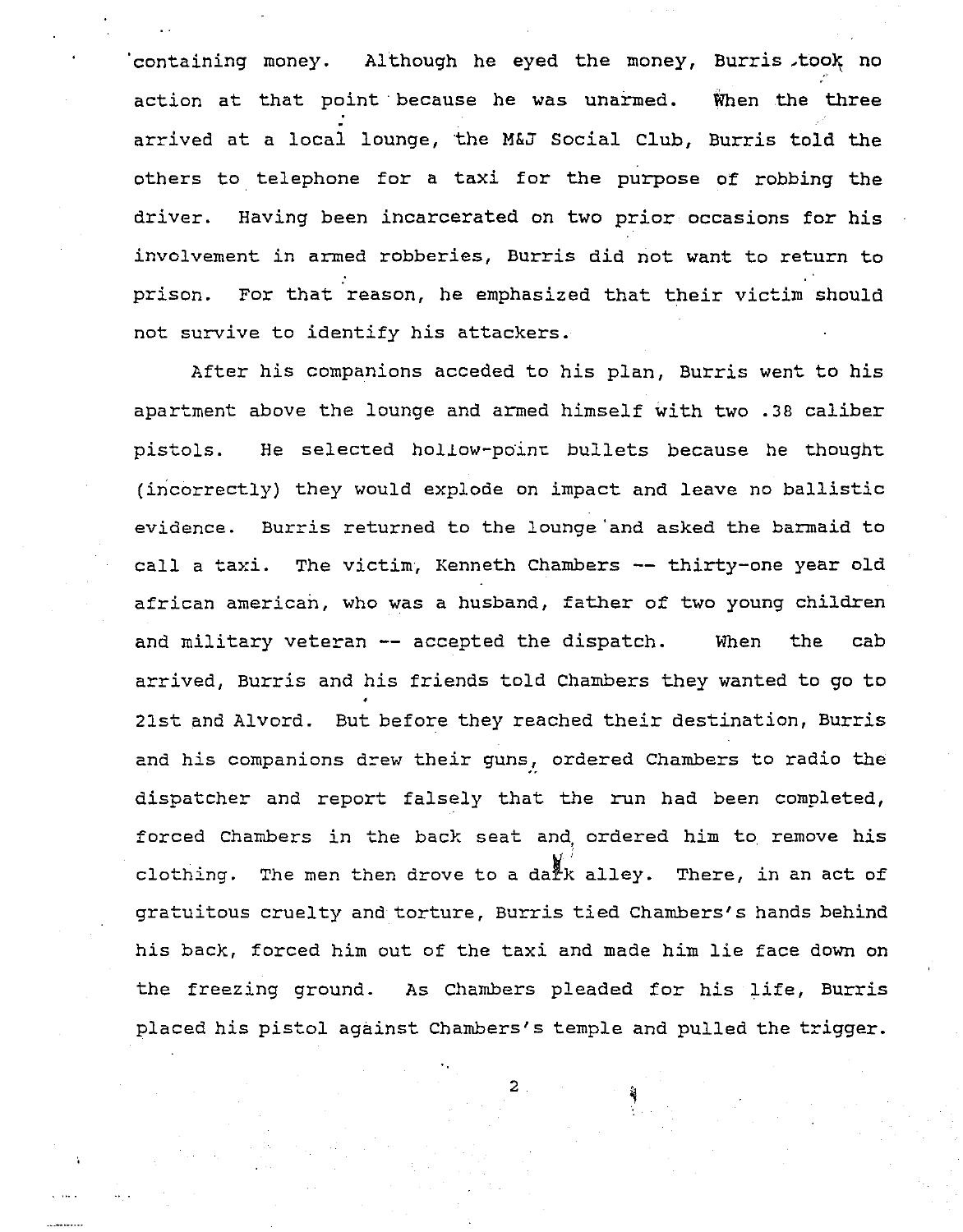'Chambers's nUde, lifeless body was found several hours later, face. down and frozen to the pavement in a pool of his own blood.

Meanwhile, the three men returned to Burris's apartment. One witness at the apartment noticed Burris carrying <sup>a</sup> clipboard with <sup>a</sup> cab driver's run sheet, which Burris burned and flushed down the toilet. Burris tried to convince one of his accomplices to take the gun, but he refused. Burris then took the gun to ,his girlfriend's apartment and hid it inside <sup>a</sup> stereo speaker.

Later that same morning, police went to the girlfriend's apartment, where they found Burris and arrested him. They recovered the .38 caliber pistol from the speaker and located Chambers's cab in the parking lot adjacent to the apartment. Ballistics testing confirmed that the bullet which killed Chambers was fired from the gun recovered in the apartment and bloodstains found on the gun .matched Chambers's blood-type. Following his arrest, Burris was incarcerated at the Marion county Jail, where he confessed to <sup>a</sup> cellmate that he had robbed and killed Chambers and provided a detailed description of the crime.

On December 4, 1980, <sup>a</sup> jury in Marion County convicted Burris • of intentional murder in the course of a robbery. Over the next fifteen years, Burris's case has been the subject of extensive legal proceedings in state and fedwral court. Each of these decisions has affirmed Burris's guilt and that his crime makes him eligible for <sup>a</sup> capital sentence in Indiana. <sup>A</sup> summary of the legal proceedings is appended to this statement.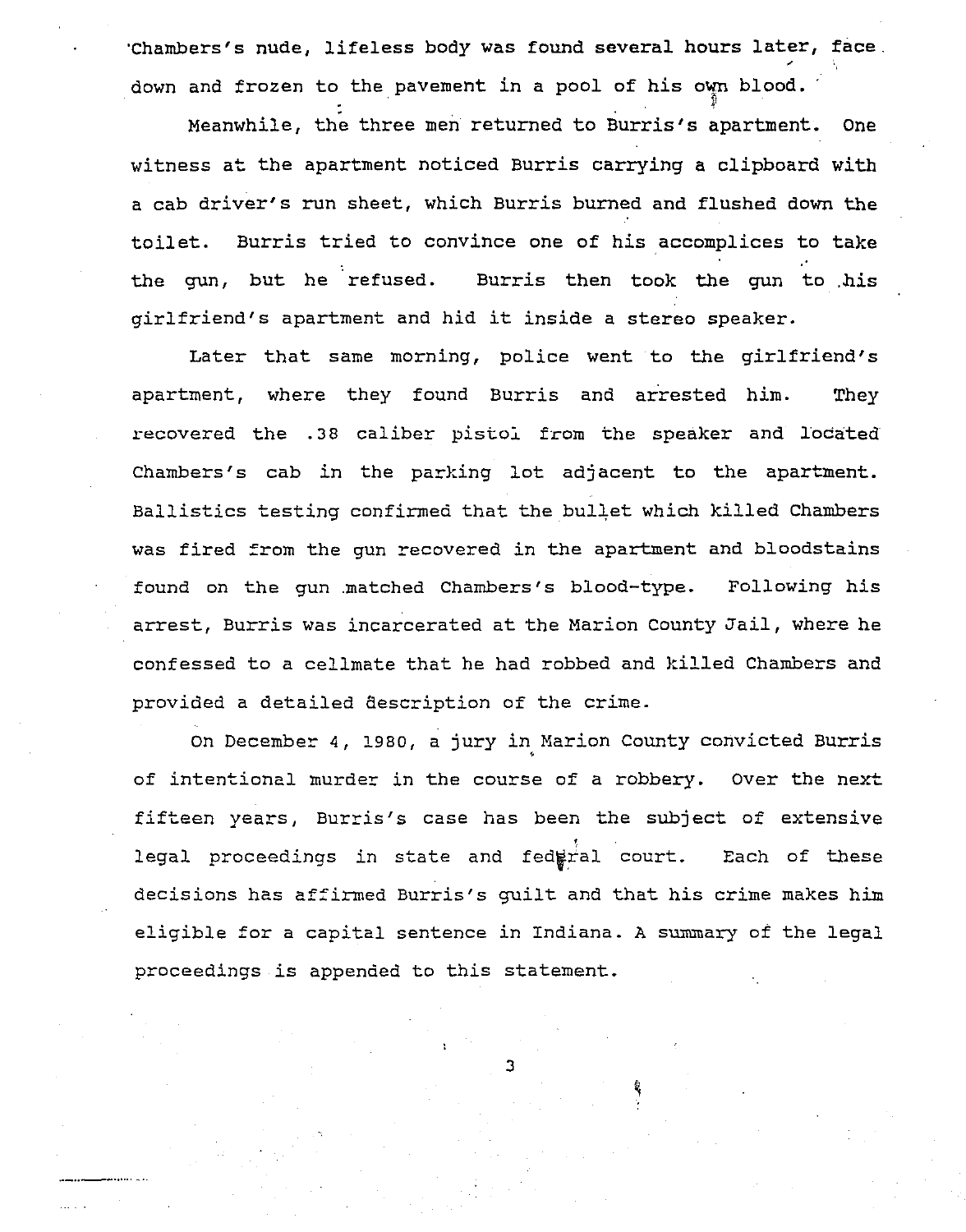2. Clemency Hearing Before the Parole Board. The Parole Board also thoroughly reviewed Burris's petition for clemency. The case. Board's review was, in certain respects, even more searching than that of the many judges and jurors who previously had examined this The Board personally interviewed Mr. Burris and accepted public testimony, both oral and written. Among other things, the Board considered 'his past criminal record, the nature and circumstances of the crime, his degree of remorsefulness, his conduct in prison, and the best interests of society.

On the basis of this review, the Board recommended that Burris's request for clemency be denied. The Board found particularly significant that Burris has not unconditionally accepted responsibility for his conduct. In his personal interview, Burris told the Board that, although he acknowledges some level of involvement in the crime, he now has no specific memory of the murder.

3. Governor's Deliberations. Let me begin by sharing a few of the core principlés I use to quide my discretion when I consider requests for clemency. First, <sup>I</sup> approach all petitions for clemency -- capital and non-capital -- with the deepest respect for our jUdicial system. Established in our state and federal constitutions, that system is a pill  $\overrightarrow{p^+}$  of our democratic society, ensuring that the rule of law governs, not the proclivities of a single individual. Our founders crafted this system to include democratically elected prosecutors and state court trial jUdges, jurors selected from the community, state appellate judges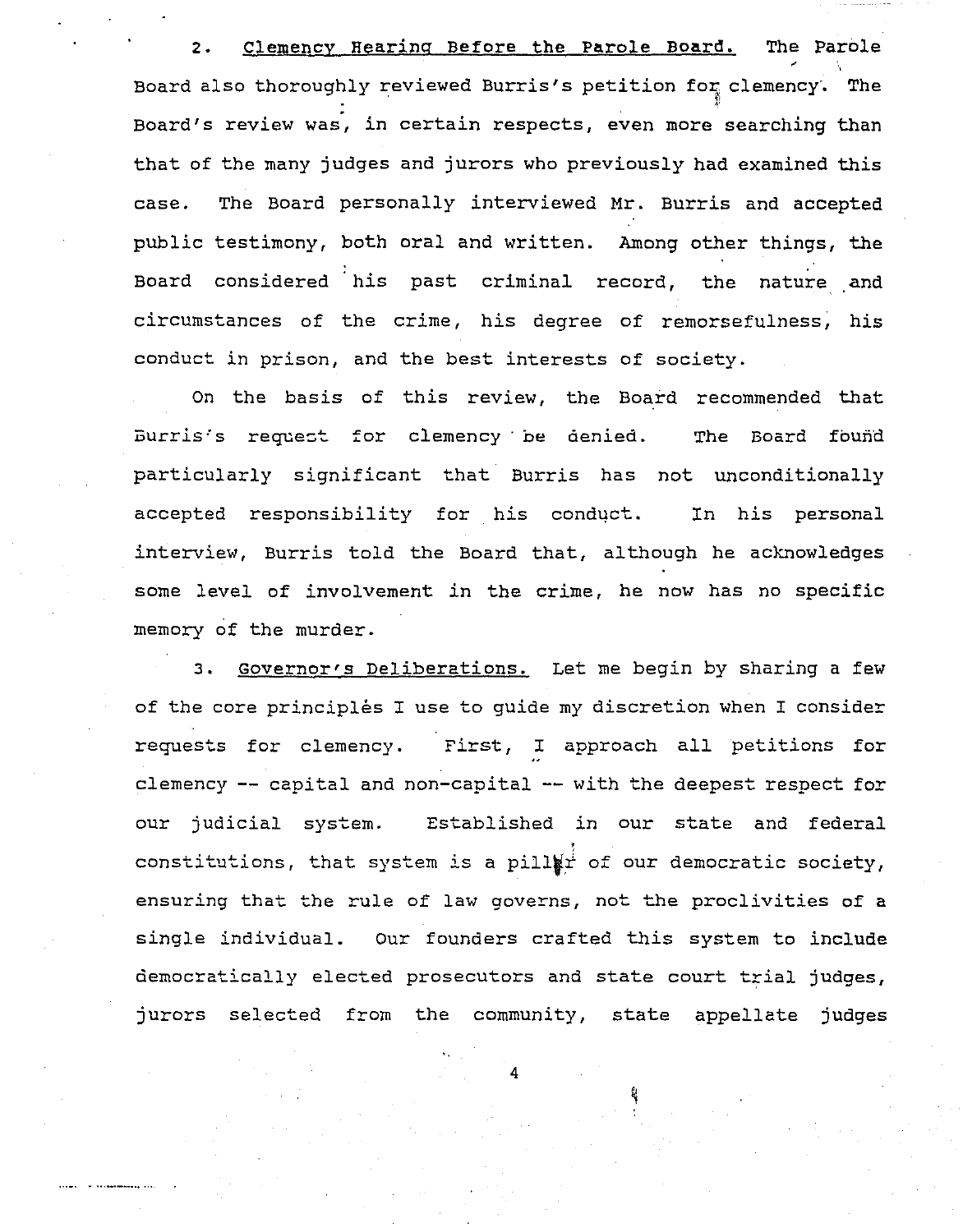appointed by the governor and life-tenured federal judges nominated by the President and confirmed by the Senate. that an independent judiciary and the principle of separation of I firmly believe  $\ddot{\phantom{0}}$ powers among the coordinate branches of government preserves . justice.

I therefore afford tremendous deference to the conclusions established by our judiciary. It is not my role to cast aside fifteen years of judicial proceedings and retry this case. Rather, I look to whether a petitioner has come forward with pivotal facts that were never presented to the judiciary and that would indicate he is innocent of the crime or wholly undeserving of the penalty. There can be no greater horror than an innocent man dying at the hands of the state. In addition, I focus on whether a petitioner has identified some fundamental defect in the jUdicial process that would cast serious doubt on the integrity and reliability of those proceedings. If my examination finds <sup>a</sup> fair process, my faith in our judicial system tells me that justice is assured.

The second coré principle that guides my decision is the belief that capital punishment is appropriate in certain cases. The Indiana General Assembly has provided for capital punishment and has delineated the narrow circumstances under which it is warranted and the detailed procedure  $\frac{1}{2}$  under which it is imposed. The state and federal courts time and again have scrutinized Indiana's scheme for administering capital punishment and have found it constitutional. Accordingly, <sup>a</sup> general opposition to the death penalty provides no basis for clemency.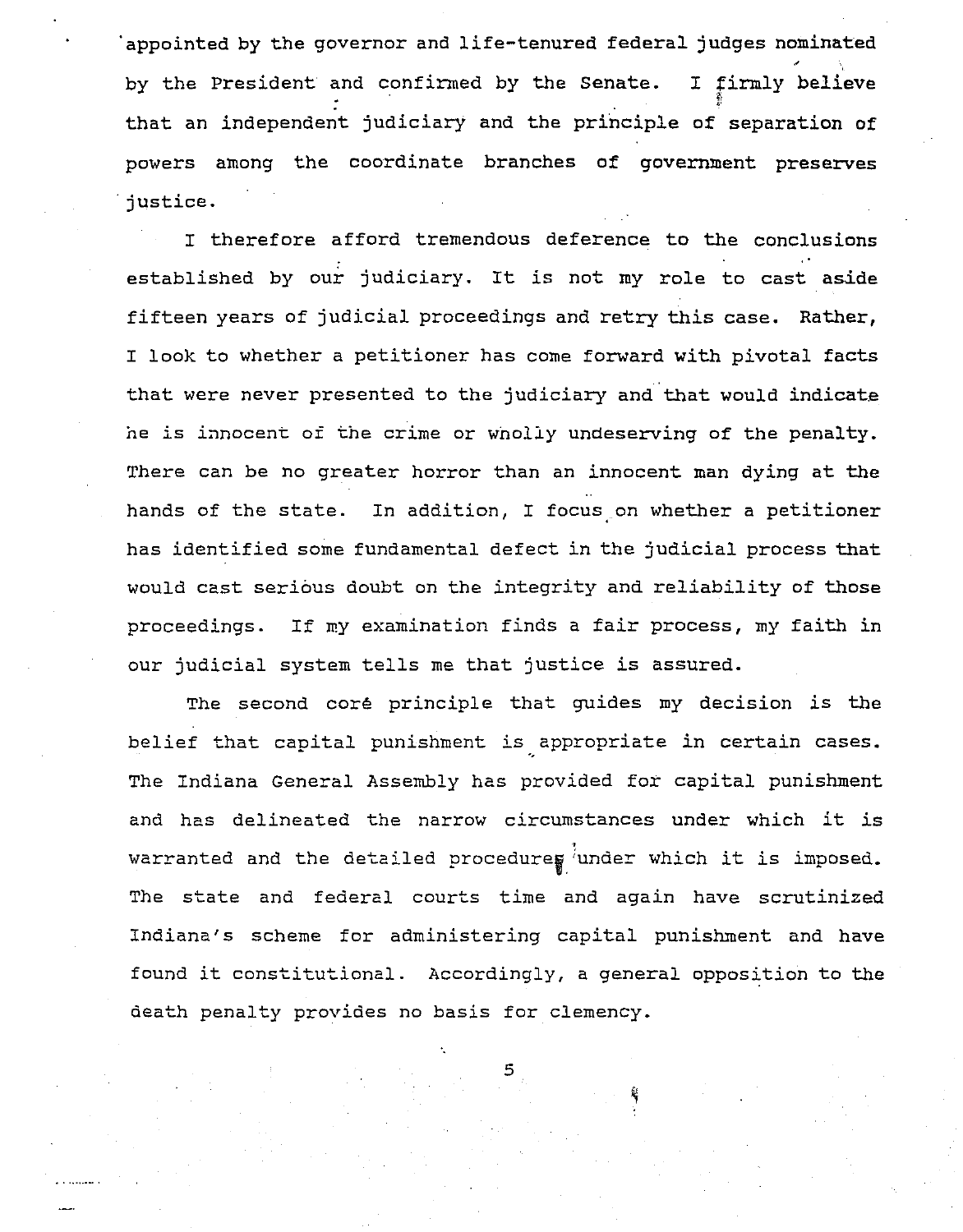<sup>A</sup> third principle on which <sup>I</sup> rely is that exceptional circumstances may call for granting an inmate clemency, even where that inmate's guilt *is* clear and the legal proceedings were· fair. <sup>I</sup> would consider granting clemency, for example, if an inmate engaged in an act of unusual heroism or human kindness, such as saving the life of <sup>a</sup> prison guard.

It is with these principles that <sup>I</sup> have reviewed Burris's request for clemency.

**4.** Burris's Guilt is Bevond Question. Burris does not rest his request for clemency on <sup>a</sup> claim that he' is innocent of the  $c_{\text{time}}$ , and with good reason: the evidence establishing his guilt was overwhelming. Burris's only contention in this regard *is* that he now has no memory of the *crime* because he was under the influence of alcohol and drugs when he committed *it.* His alleged lack of memory, however, is inconsistent with the evidence presented at his trial that he confessed the entire crime to <sup>a</sup> cellmate. Moreover, an inability to recall the crime, even if true, does nothing to excuse his heinous actions.

5. The Legal Proceedings Were Fair. Burris asserts that the legal proceedings were flawed because the trial judge imposed the death penalty after the jury deadlocked on what penalty to recommend. The trial judge, however  $_{\mathbf{y}}$  simply followed the law, as enacted by the General Assembly. In Indiana, it is the trial judge, not the jury, that is vested with the responsibility of imposing the death penalty. The jury's role is to make a recommendation. Thus, the fact that the trial judge faithfully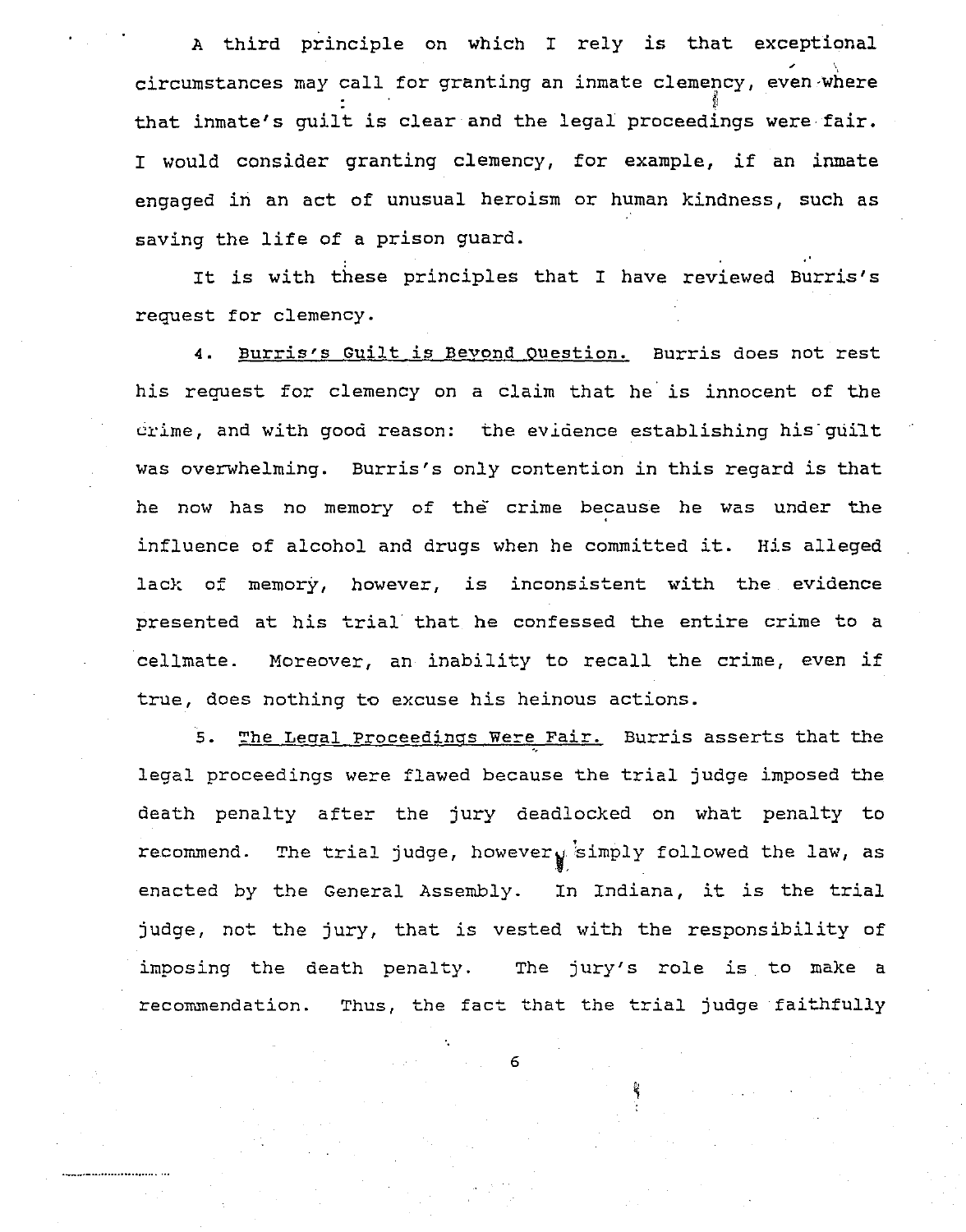· complied with the law can not provide a basis for clemency.

Burris also contends that the proceedings were unfair because he was denied an opportunity to challenge the'effectiveness of his trial and appellate counsel (who was the same individual) following his resentencing hearing. This claim falls short for two reasons. First, the Indiana supreme court reviewed this claim, concluding that his pleadings conclusively show that Burris is entitled to no relief. Second, Burris's challenge to the effectiveness of his counsel rests on the suggestion that his counsel failed to develop evidence that Burris suffers from diminished mental capacity due to Lighther dysfunction or a brain disoraer. This contention, however, is disproved by both the Department of Corrections's psychiatric evaluations of Burris, which concluded that "Mr. Burris is free of any serious mental problems," as well as the Parole Board's personal interview with him. At his interview, Burris plainly was thoughtful, reflective, intelligent and rational.

6. No Exceptional circumstances Exist. Burris has not demonstrated he has 'performed some exceptional act of heroism or human kindness, either before or after committing his crime, that would warrant clemency. Rather, Burris points to the unfortunate circumstances of his childhood and his subsequent good conduct in prison as exceptional circumstances that make clemency appropriate.

Only the most callous individual would not find the environment in which Burris was raised to be reprehensible. According to testimony presented at his resentencing hearing, Burris knows neither his true age nor parentage because he was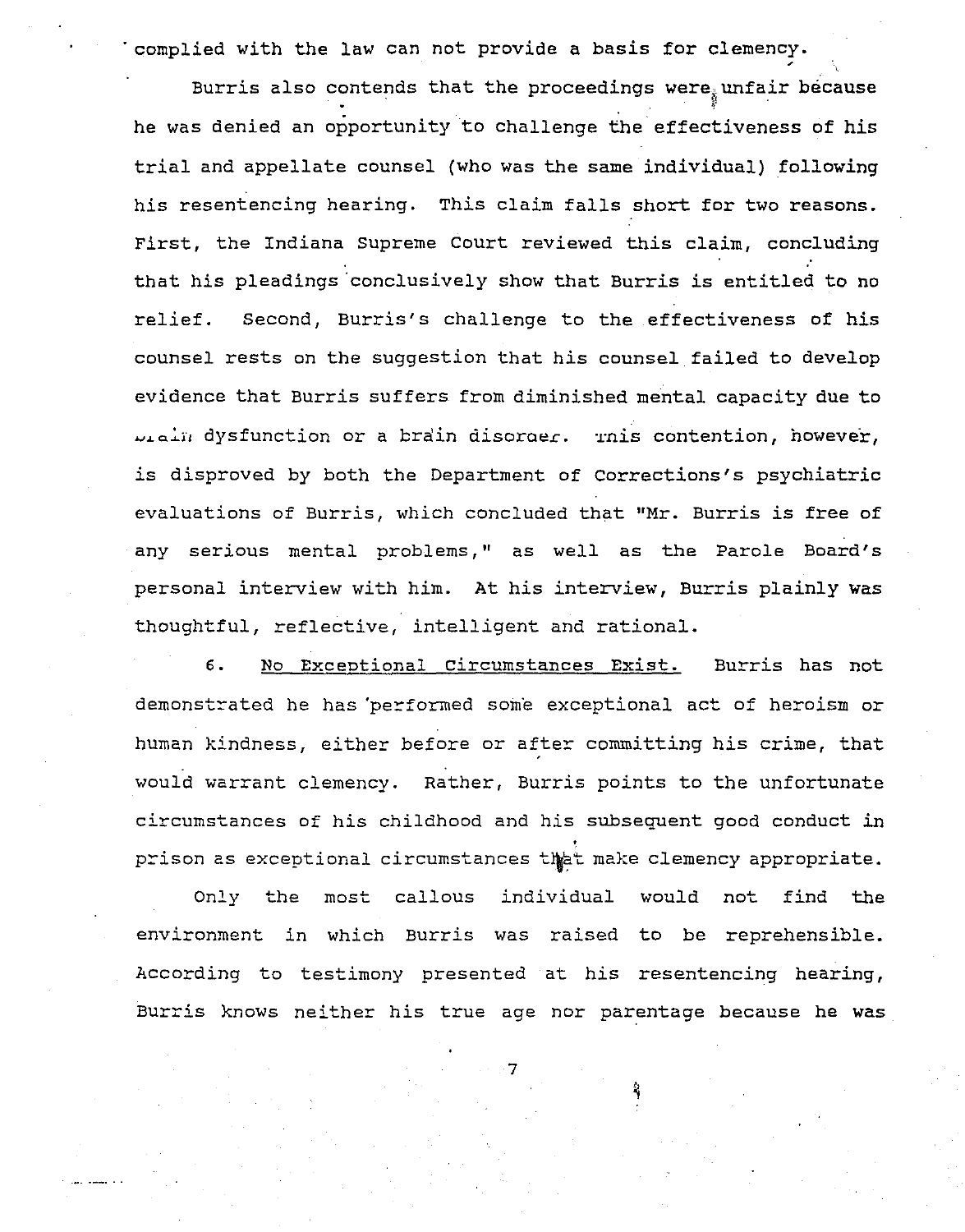abandoned in a garbage can at around age two. He was picked out of '. the garbage can by a man named Jewel Newland. Newland was the proprietor of the M&J Social Club, a bar, pool room, gambling parlor, drug den and house of prostitution. Beginning at around age eight, Burris worked at the M&J Social Club, knocking on the rooms of prostitutes to indicate that the patrons' time was up, cleaning the prostitutes' rooms before he was allowed to leave .for school, and serving as a *courier* for drugs and alcohol. Burris was also sexually abused by the prostitutes and, at age ten, contracted venereal disease from one of them.

I

المتحفف

Burris's institutional record, by contrast, generally has been positive. While not perfect, Burris on the whole has been a cooperative and responsible inmate. His successful adjustment to institutional life caused prison officials to select Burris as the trustee for death row, <sup>a</sup> position that involves added responsibilities and privileges. Burris also made efforts to improve himself by spending considerable time reading and by earning a G.E.D. Moreover, Burris declined to participate in a hostage incident in 1986, where other death-row inmates threatened the life of <sup>a</sup> prison staffer.

Burris's childhood was abhorrent and his institutional record commendable. At Burris's resentencing hearing, however, Judge Gifford was presented with, and carefully considered, Burris's background and institutional conduct, concluding nevertheless that a capital sentence was warranted. Thus, these facts about Burris's life are not new evidence that would indicate the punishment is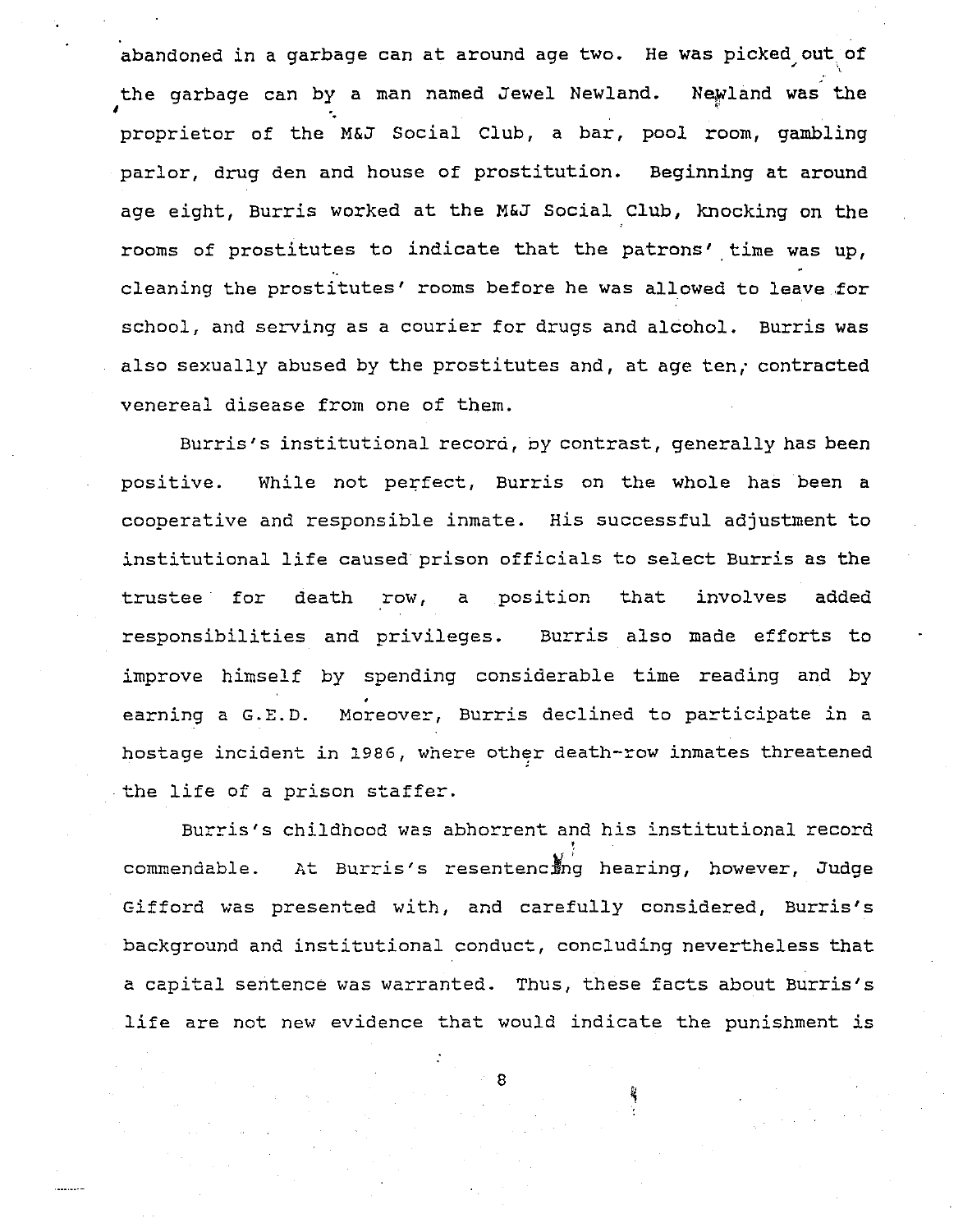undeserved. \

In addition, Burris's unfortunate childhood does not excuse him from the moral responsibility of killing an innocent man, who was a son, husband and father. Nor does the fact that fifteen years have passed since the crime, during which Burris has conducted himself in an ordinary manner, make his qctions at the time of the crime any less reprehensible or less worthy of punishment. In short, Burris's childhood and institutional conduct do not render incorrect the sentence imposed for his senseless act.

While not warranting clemency, Burris's unconscionable childhood, and the tragedy that has been its aftermath, shamefully expose the price exacted by <sup>a</sup> community's abandonment of its children. It is my deepest desire that our neighborhoods, Churches, schools, law enforcement units, and the government will recommit themselves to assuring that other children do not end up like Gary Burris.

7. Burris's Crime Warrants a Capital Sentence. Burris also requests clemency on the grounds that the penalty is disproportionate to the crime he committed. Burris points out that neither of his accomplices received the death penalty and that several other individuals who murdered cab drivers in Indiana did not receive capital sentences. This contention ignores the role that prosecutorial discretion plays in our justice system. The General Assembly places in locally elected prosecutors the responsibility of deciding when to seek the death penalty.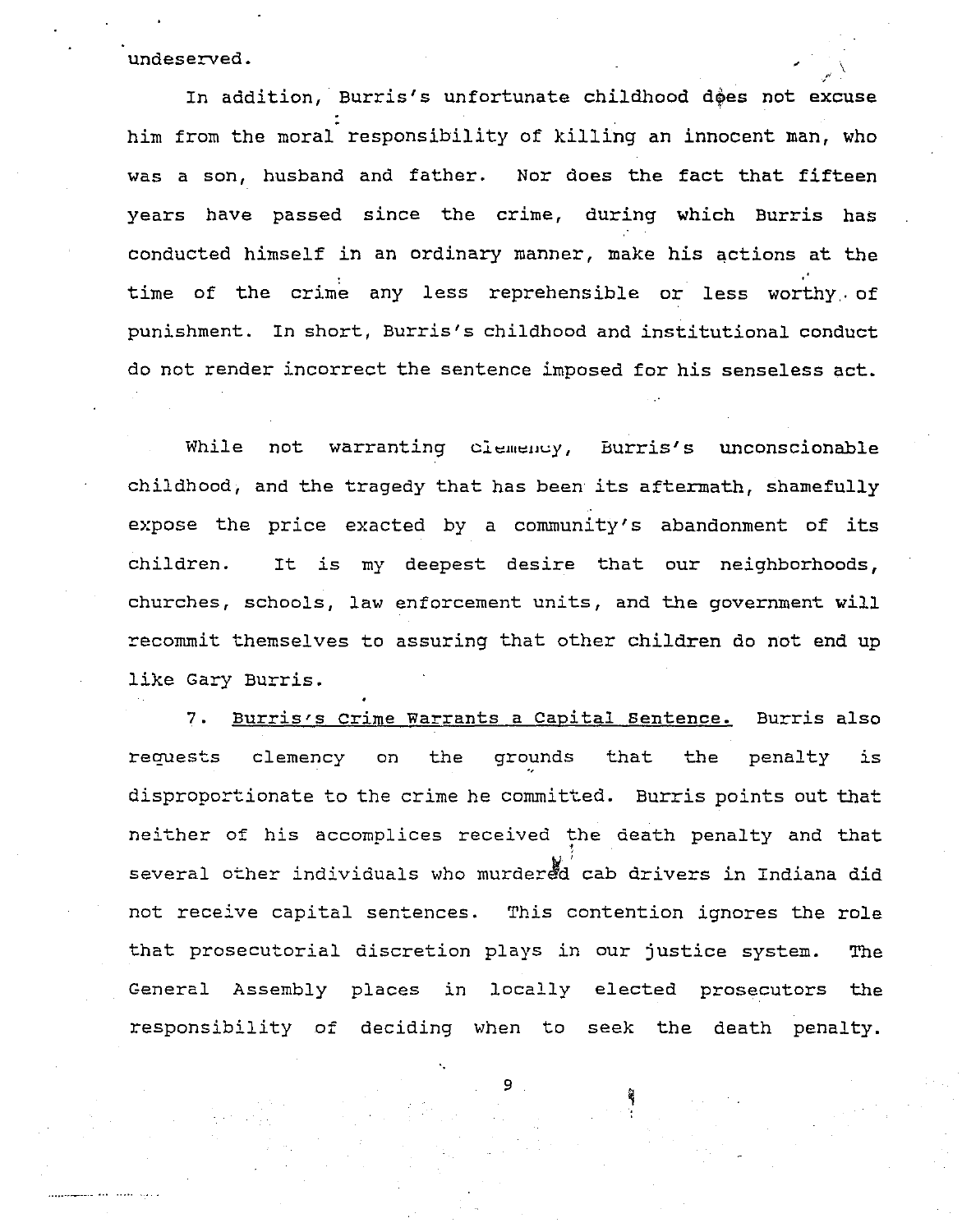"Moreover, it is beyond doubt that under Indiana's sentencing scheme Burris's crime makes him eligible for the death penalty. Merely because some eligible individuals have escaped the death penalty does not mean that others, such as Burris, should be relieved of it. And stripping, binding and forcing his victim to beg for mercy make Burris's crime especially heinous.

8. The Role of Clemency. Let me offer some final thoughts on the role of clemency. As I explained in the Resnover matter, I have always tried to be mindful of the victims, their loved ones, their right to justice. Here, Kenneth Chambers begged Gary Burris Zur mercy, but Burris showed him none. It is now Burris who seeks mercy. But who showed mercy to Kenneth Chambers's now-deceased wife, who had to fight cancer without the comfort of her husband? Who will show mercy to Kenneth Chambers's children, who lost their father? Who will show mercy to the community, which seeks confidence that the guilty are punished and the innocent protected? June Chambers, Kenneth's mother, expressed her sense of loss and yearning for justice'in particularly compelling terms:

My son Kenneth Chambers' life was taken away from him at a very young age, January 29, 1980, leaving behind <sup>a</sup> very ill wife, and two small children.

Kenneth gave up his life to Gary Burris <sup>15</sup> years ago, now it is time for justice, to be served. Gary Burris is begging for his life. Whenneth begged for his life also, and Kenneth was not "given a second chance. Kenneth did not get to ask for clemency. Kenneth's life was taken away in a cruel and unusual way. Gary wants to live, he does not want his life taken away. Kenneth did not want his life taken away, but there were no appeals for Kenneth, no second chances.

As governor of Indiana, I have attempted to the best of my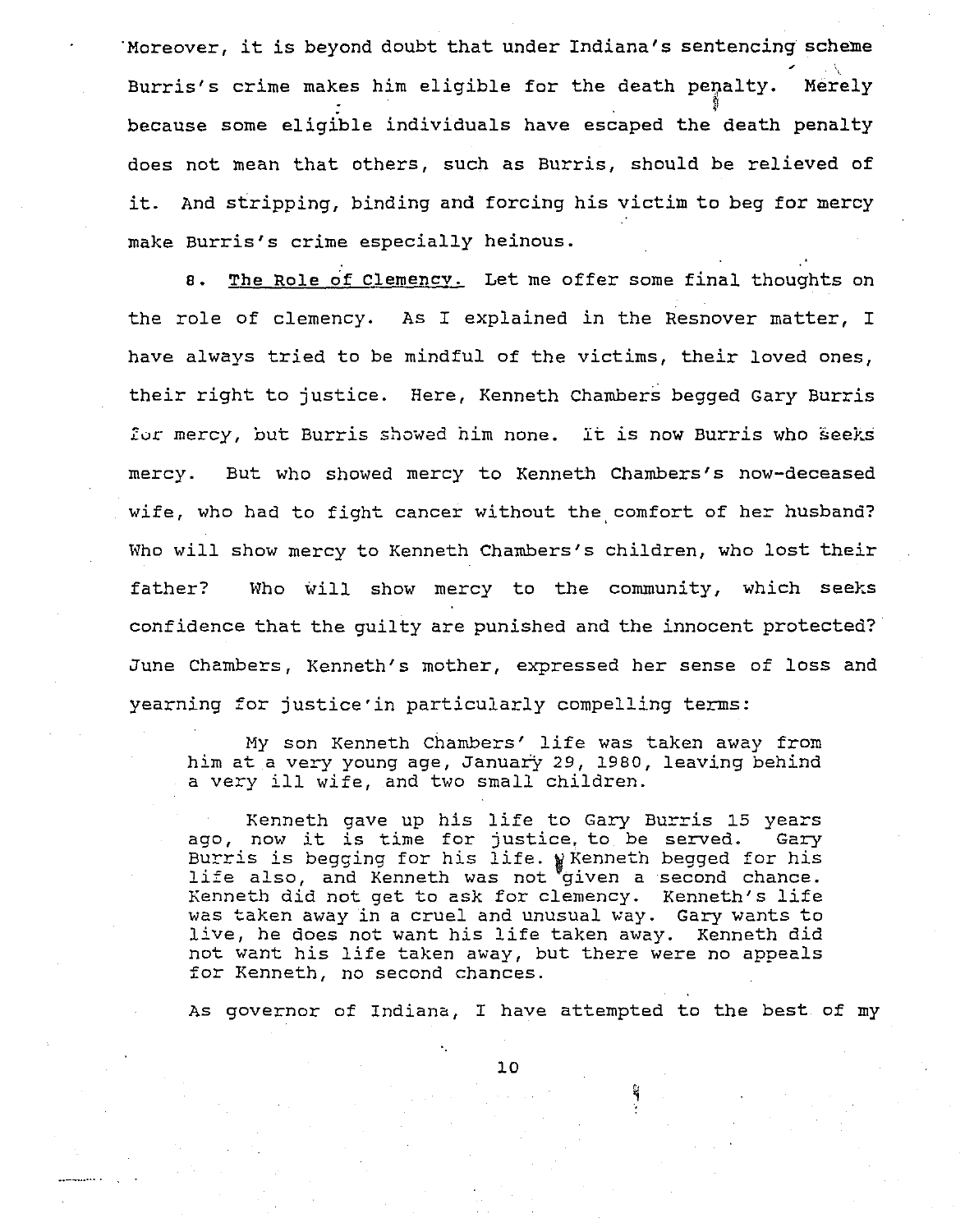ability to faithfully uphold the constitution and execute the laws no joy, but only closure and finality. But supported by the 0. of our State. At times, it is a responsibility for which there is Constitution and our laws as interpreted by our jurors and courts and with His guidance, I reach my decision.

Burris's request for clemency is denied.

Evan November 27, 199

.'

.'

11

"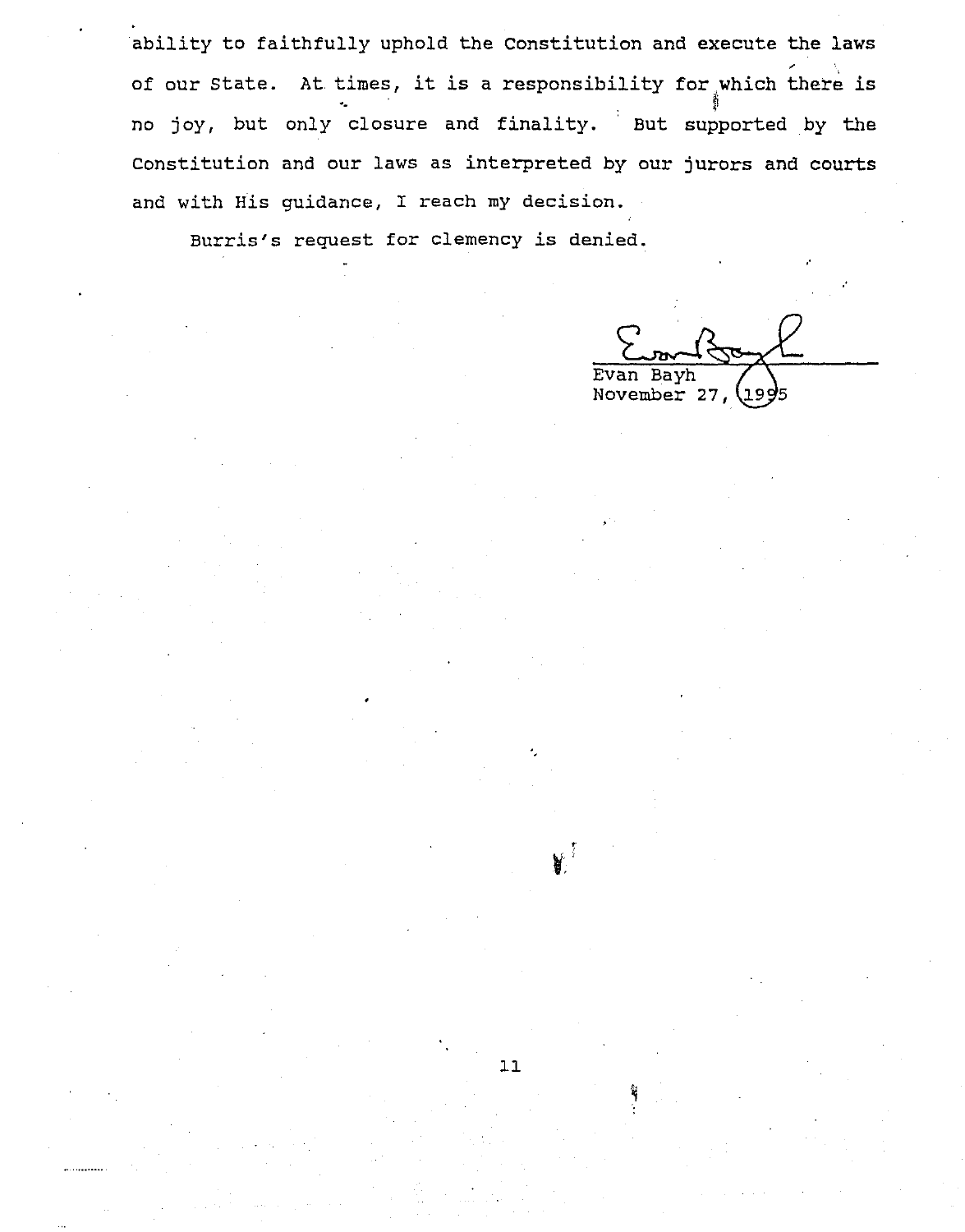## APPENDIX

Judicial proceedings in the Gary Burris Case

"

 $\mathcal{L}$ 

1. : On December 4, 1980, Gary Burris was convicted by q jury in Marion Superior Court of murder in the course of a robbery. On December 5, 1980, the jury returned a sentence recommendation of death, and on February 20, 1981, the Honorable John W. Tranberg sentenced Burris to death.

2. On June 29, 1984, the Indiana Supreme Court affirmed Burris's conviction and death sentence on direct appeal and denied Burris's request for rehearing. On January 7, 1985, the United States Supreme Court denied certiorari. Burris v. State, 465" N.E.2d 171 (Ind. 1984), reh'a denied, cert. denied, 469 U.S. 1132 (1985). An execution date of February 15, 1985, was set.

3. On February 4, '1985, Burris filed <sup>a</sup> petition for postconviction relief and request for stay of execution in the Marion Superior court. On February 5, 1985, the court stayed Burris's execution date. Following <sup>a</sup> hearing, the petition for postconviction relief was denied on May 3D, 1986.

4. On August 24, 1990; the Indiana Supreme court affirmed the "0 denial of post-conviction relief with respect to Burris's conviction for murder, but reversed his sentence on the grounds that Burris had received ineffective assistance of counsel during the penalty phase of his trial. The Court remanded the case to the trial court for <sup>a</sup> new sentencing hearing. The court also denied Burris's request for rehearing on the affirmance of his conviction. Burris v. State, 558 N.E.2d 1067 (Ind. 1990), reh'd denied.

5. On September 25, 1991, the trial court convened another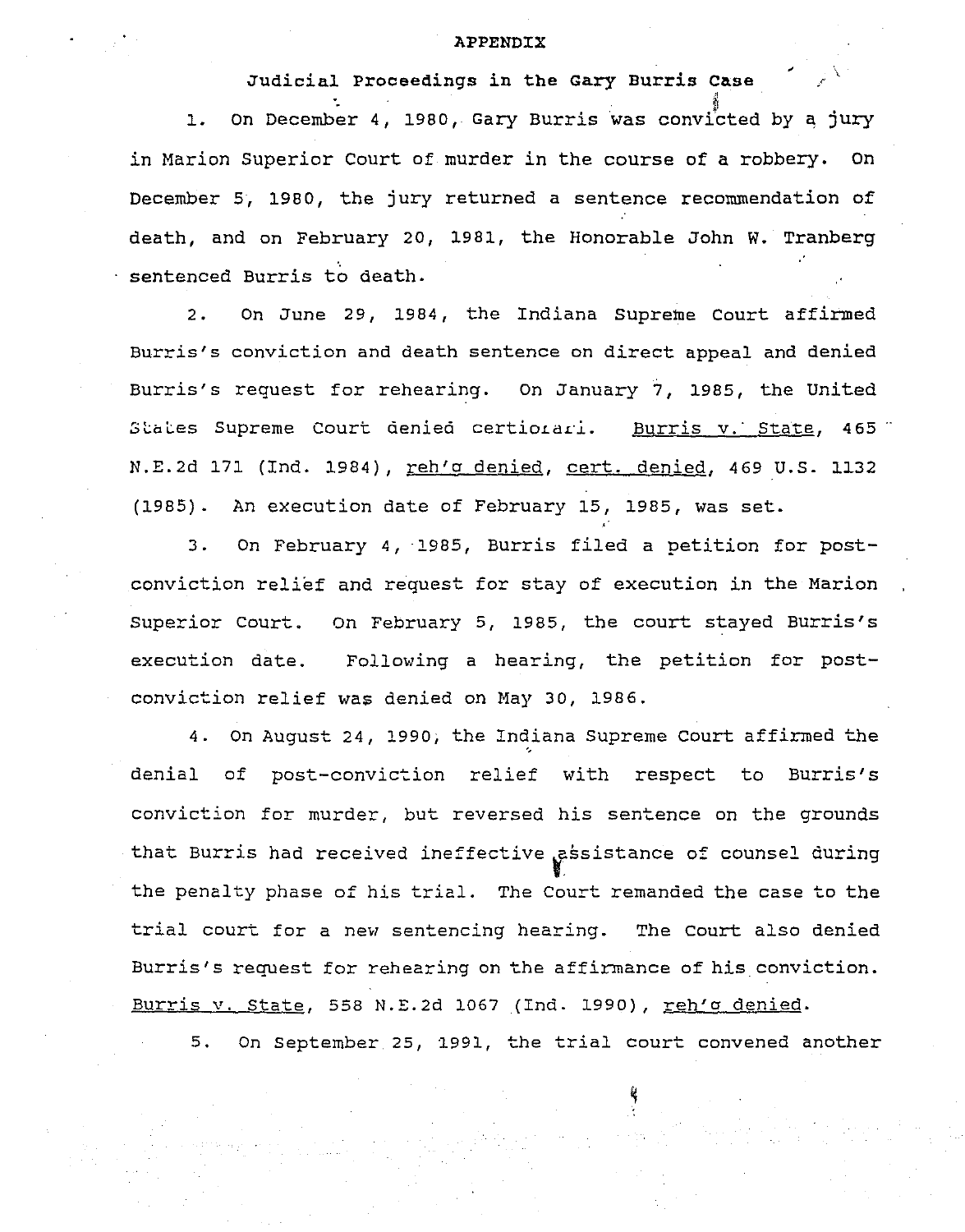jury for the purpose of conducting a new sentencing hearing. On September 27, 1991, the jury advised the court that it was unable **,**<br>. to reach a unanimous decision with regard'to the death sentence. On November 22, 1991, the Honorable Patricia Gifford sentenced Burris to death.

6. On December 20, 1992, Burris filed <sup>a</sup> petitipn for writ of .' habeas corpus in the United States District court, Northern District of Indiana. On September 7, 1993, the district court conducted a hearing on the merits of Burris's petition and on January 27, 1994, the district court denied Burris's request for habeas relief. Burris v. Farley, 645 F. Supp. 636 (N.D. Ind. 1994) .

7. On November 4, 1994, the Indiana Supreme Court affirmed Burris's death sentence and denied Burris's request for rehearing. On october 10, 1995, the United States supreme Court denied certiorari. Burris v. State, 642 N.E.2d 961 (Ind. 1994), reh'g denied, cert. denied, 116 S. ct. 319 (1995).

8. On March 28, 1995, the United States Court of Appeals for the Seventh Circuit affirmed the district court's denial of habeas relief. Burris v. Farlev, <sup>51</sup> F.3d <sup>655</sup> (7th *cir.* 1995).

9. On June 14, 1995, the trial court set an execution date of l July 19, 1995. On June 16, 1995, Burtis filed a notice of intent to *file* another post-conviction petition. On June 3D, 1995, the trial court stayed the execution, but found that Burris's *petition* would be a successive petition and, as such, would have to be filed in the Indiana Supreme Court.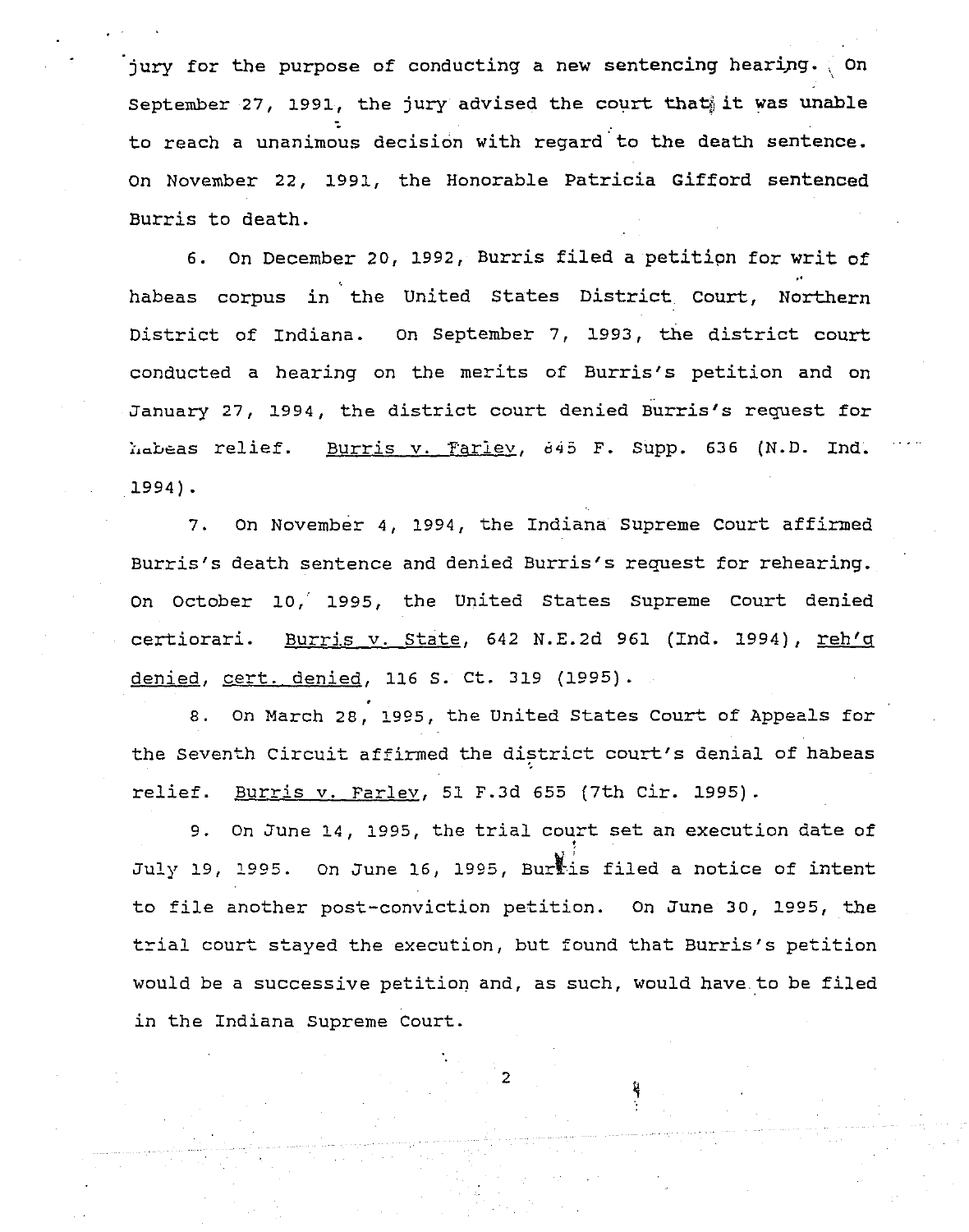10. On July 27, 1995, the Indiana Supreme Court affirmed the trial court's ruling that any petition filed by Burris would constitute <sup>a</sup> successive petition, but ruled that the trial court lacked jurisdiction to grant a stay of execution. The Court ordered the stay of execution vacated and directed the trial court to set <sup>a</sup> date for execution. On August 1, 1995, the trial court set an execution date of september 13, 1995.

11. On August 22, 1995, the Indiana Supreme Court vacated the execution date of September 13, 1995, and allowed Burris until September 30, 1995, to tender evidence showing that the filing of a successive petition for post-conviction relief is warranted.

12. On october 19, 1995, the Indiana Supreme Court declined to authorize Burris to file <sup>a</sup> successive petition for postconviction relief, finding that his pleadings conclusively showed that he is entitled to no relief. The court also ordered the trial court to set <sup>a</sup> new execution date.

13. On October 24., 1995, the trial court set an execution . date of November 29, 1995.

14. On October 26, 1995, Burris filed with the Indiana Supreme Court <sup>a</sup> motion for <sup>a</sup> stay of execution pending the filing .of <sup>a</sup> petition for habeas corpus relief in the United States **District. court.** I On octobe:::- 27, 1995W' the Indiana Supreme Court denied Burris's request for a stay.

15. On November 13, 1995, Burris filed <sup>a</sup> second petition for habeas corpus relief and motion for stay of execution in the United States District Court, Northern District of Indiana. On November